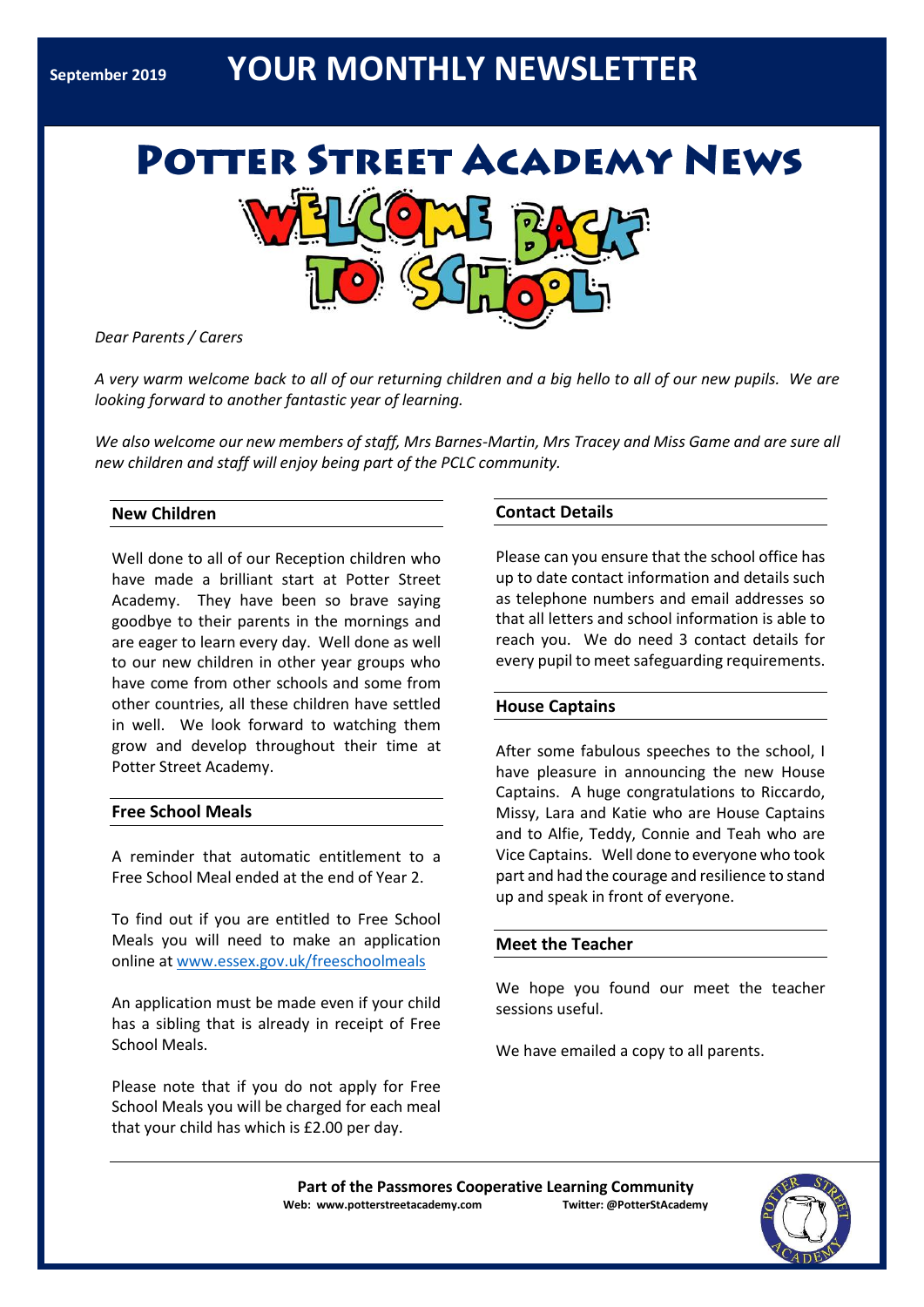### **House Points**

Children are busy earning house points by showing how well they keep the school values – responsibility, respectfulness, fairness, caring and trustworthiness.



#### **Family Holidays and Term Time Leave**

Just a reminder that parents/carers should ensure that family holidays and any term time leave are arranged outside of school term time.

Parents/carers should not remove their child from school during term time without having first requested a leave of absence in writing from the Headteacher.

All requests for authorised absence will be responded to in writing and will only be authorised in the most extreme circumstances. If permission is not granted, but the child is still absent, the absence is classed as unauthorised and parents/carers may be issued with a penalty notice.

Requests are rarely authorised.

#### **Secondary School Places for Sept 2020**

From 12 September 2019 you can apply online for your child's secondary school (year 7) place.

You must submit an application by the national closing date of 31 October 2019. Applications

received after this date will be considered late and you may reduce your chance of being offered a place at your preferred school.

#### **Primary School Places for Sept 2020**

From 11 November 2019 you can apply online for your child's primary (Reception) school place.

You must submit an application by the national closing date of 15 January 2020. Applications received after this date are considered late and will reduce your chance of being offered a place at your preferred schools.

It is the parent / carer responsibility to apply for a school place at the correct times. Essex County Council no longer send letters to inform you to apply for your child's school place.

Applications for secondary and primary school places can be made online via [www.essex.gov.uk/admissions](http://www.essex.gov.uk/admissions)

#### **Reminders**

Please ensure that your children's book bags, lunch boxes, water bottles and ALL clothing, including shoes, coats and anything else that you do not want to lose is labelled. Any unlabelled items will end up in our lost property box, which can be found in the main school entrance and is available to be looked through before and after school every day. Thank you!

Please ensure that your child is dropped off and picked up promptly, school doors open from 8:40am and learning tasks begin at this time, all children should be in class by 8:50am. If you are using our breakfast club, children MUST be accompanied into the main office for registration. Payments for dinners, breakfast club and after school club must be paid for prior to using via the online agora system.

Part of the Passmores Cooperative Learning Community<br>eb: www.potterstreetacademy.com **Intiter:** @PotterStAcademy **Web: www.potterstreetacademy.com** 

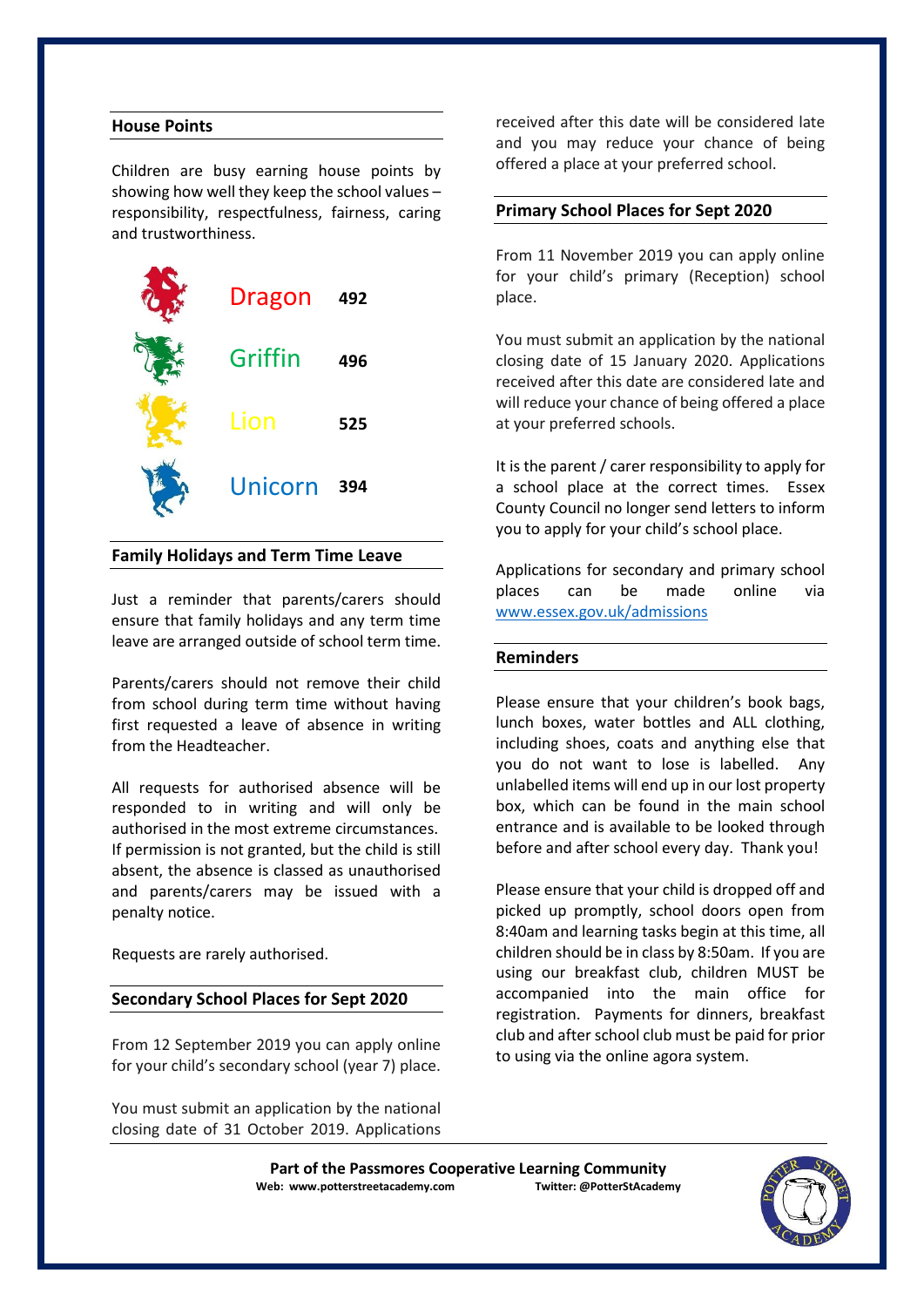# **Uniform**

A few reminders:-

- All children should be in school uniform with black shoes. Trainers are not allowed except for PE
- Children must have a change of footwear for PE
- Long hair must be tied back
- Jewellery is not allowed in school, earrings should only be studs and children must be able to take them out themselves. Children should not wear earrings during P.E. lessons and these should be removed before the lesson begins. If your child is unable to remove their own earrings, we would ask that they be removed before they come to school, covering them with tape is no longer permitted

# **Clubs**

Hopefully you will have seen the letter regarding clubs, if you need a copy please pop into the school office. Spaces are limited and will be allocated on a first come basis.

Thank you to all the staff that are running the clubs and we hope you will take advantage of the wide range of opportunities that we are offering.

# **Homework**

We expect all children to complete homework tasks and those who do not will be kept in at lunch time to complete. As well as their ongoing projects, children need to learn their common exception words, times tables and number bonds. Children are also expected to read at home every night. Children can log in to TT Rockstars and learn their timetables from any device that has internet connection.

Mrs Hawkes is also running a parent / child homework club on a Monday if you need a quiet space in school to work with your child. This session is open to all year groups, please let the school office know if you would like to attend.

# **Healthy School Lunches**

Thank you for your support in keeping our school a healthy nut free school. I know that

finding things to go in packed lunches can be difficult, the following link has ideas to help parents with packed lunch ideas:



[http://www.nhs.uk/Change4Life/Pages/health](http://www.nhs.uk/Change4Life/Pages/healthy-lunchbox-picnic.aspx) [y-lunchbox-picnic.aspx](http://www.nhs.uk/Change4Life/Pages/healthy-lunchbox-picnic.aspx)

I am sure you will all understand that chocolate, sweets and fizzy drinks in a packed lunch are not allowed.

# **Snacks**

Children in Reception and Key Stage 1 receive a piece of fruit daily. Children may bring a **healthy snack** to enjoy at playtime – fruit and vegetables are ideal. Please do not send fatty or sugary **snacks** such as crisps, sweets or chocolate.

# **Life Skills**

This year we have introduced life skills for each year group. These are a list of skills that we feel children need to help them be successful in each stage of their life. Once achieved children will be able to mark them off on their 'Skills Passport' throughout the year. We hope you will enjoy helping your child to achieve these by practising at home.

# **Reception Class Life Skills Challenge**

- I can say please and thank you
- I can dress myself on my own and look after my own belongings
- I can use the toilet and wash my hands after
- I can blow my own nose

Part of the Passmores Cooperative Learning Community<br>eb: www.potterstreetacademy.com **Intiter:** @PotterStAcademy **Web: www.potterstreetacademy.com** 

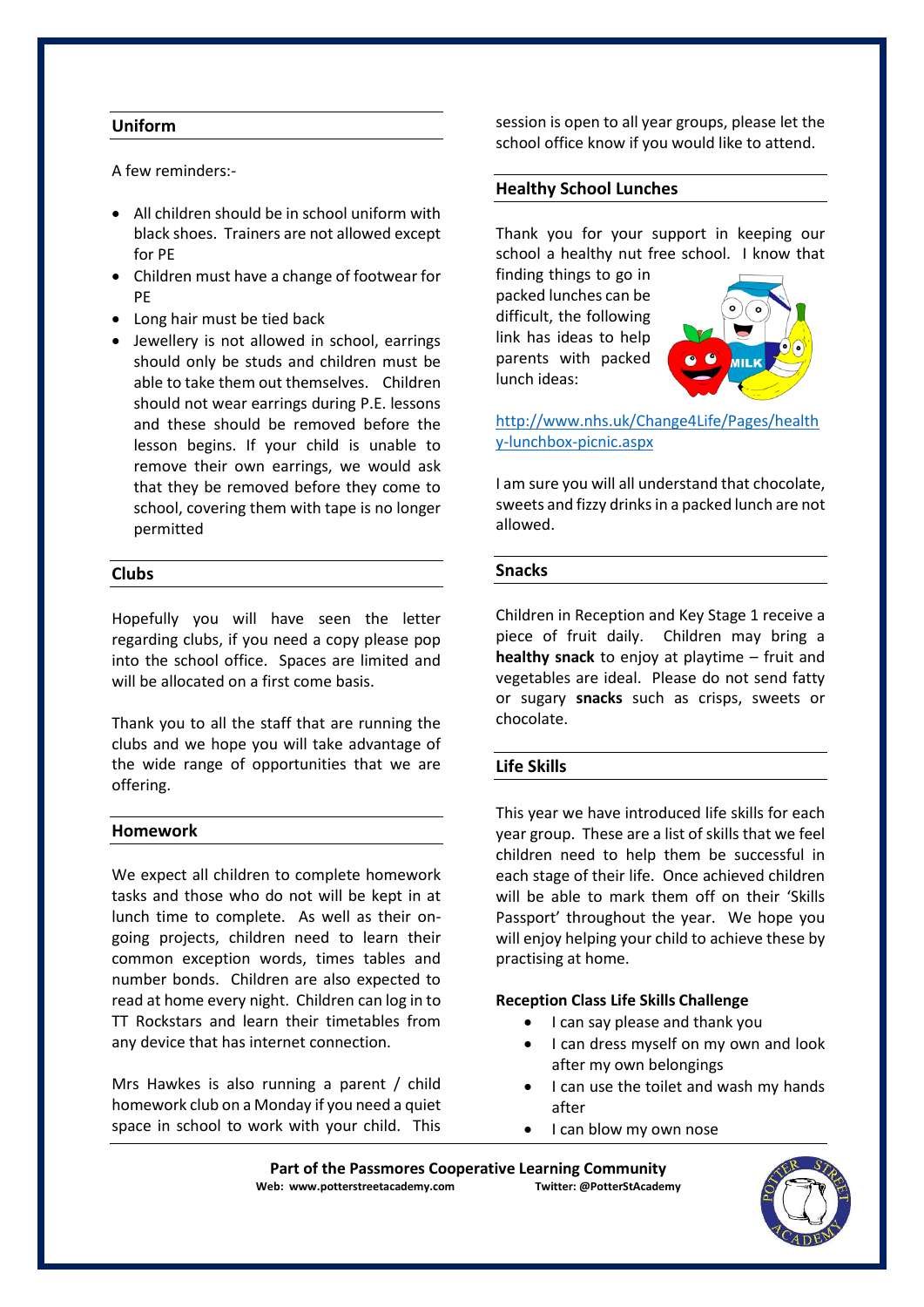- I can use cutlery to eat
- I can show I am sorry
- I can write my own name
- I can name healthy foods
- I can resolve conflicts I have with my peers

# **Year 1 Life Skills Challenge**

- I can use a knife and fork to cut up food
- I can brush my hair
- I know when my birthday is
- I can work in a team
- I can describe what makes a healthy meal
- I have fire safety awareness
- I know how to cross a road safely
- I can describe how someone else feels
- I can resolve conflicts I have with my peers

# **Year 2 Life Skills Challenge**

- I know my left and right
- I know my address
- I know how to make an emergency call
- I can point to where I live on a world map
- I can pay someone a compliment
- I can use dining etiquette
- I can set myself a target
- I know what to do if I am lost
- I can resolve conflicts I have with my peers

# **Year 3 Life Skills Challenge**

- I can tie shoelaces
- I can wrap a present
- I can check the weather forecast
- I know how many days there are in each month of the year
- I can carry out research using a search engine
- I can teach something to someone else
- I can make a sandwich
- I can measure, choosing the appropriate equipment
- I can resolve conflicts I have with my peers

# **Year 4 Life Skills Challenge**

- I can read and follow a map
- I can calculate the change from £1, £5 and £10
- I can give directions
- I can write and post a letter
- I can swim a length
- I can read a bus timetable
- I can tell the time on an analogue and digital clock
- I can follow a simple recipe
- I can resolve conflicts I have with my peers

# **Year 5 Life Skills Challenge**

- I can send an email
- I know how to behave appropriately online and on social media
- I can fill in an application form
- I can prepare for an interview
- I can use a compass
- I can make a cup of tea
- I can give a presentation to an audience
- I understand the changes that happen during puberty
- I can resolve conflicts I have with my peers

# **Year 6 Life Skills Challenge**

- I can prepare and cook a simple hot meal
- I can take part in a debate
- I have an awareness of basic first aid
- I can find out about a range of careers
- I have an understanding of drug and alcohol misuse
- I can tie a tie
- I can read a timetable and follow a schedule
- I know how to manage money
- I can resolve conflicts I have with my peers

Part of the Passmores Cooperative Learning Community<br>eb: www.potterstreetacademy.com **Twitter:** @PotterStAcademy **Web: www.potterstreetacademy.com**